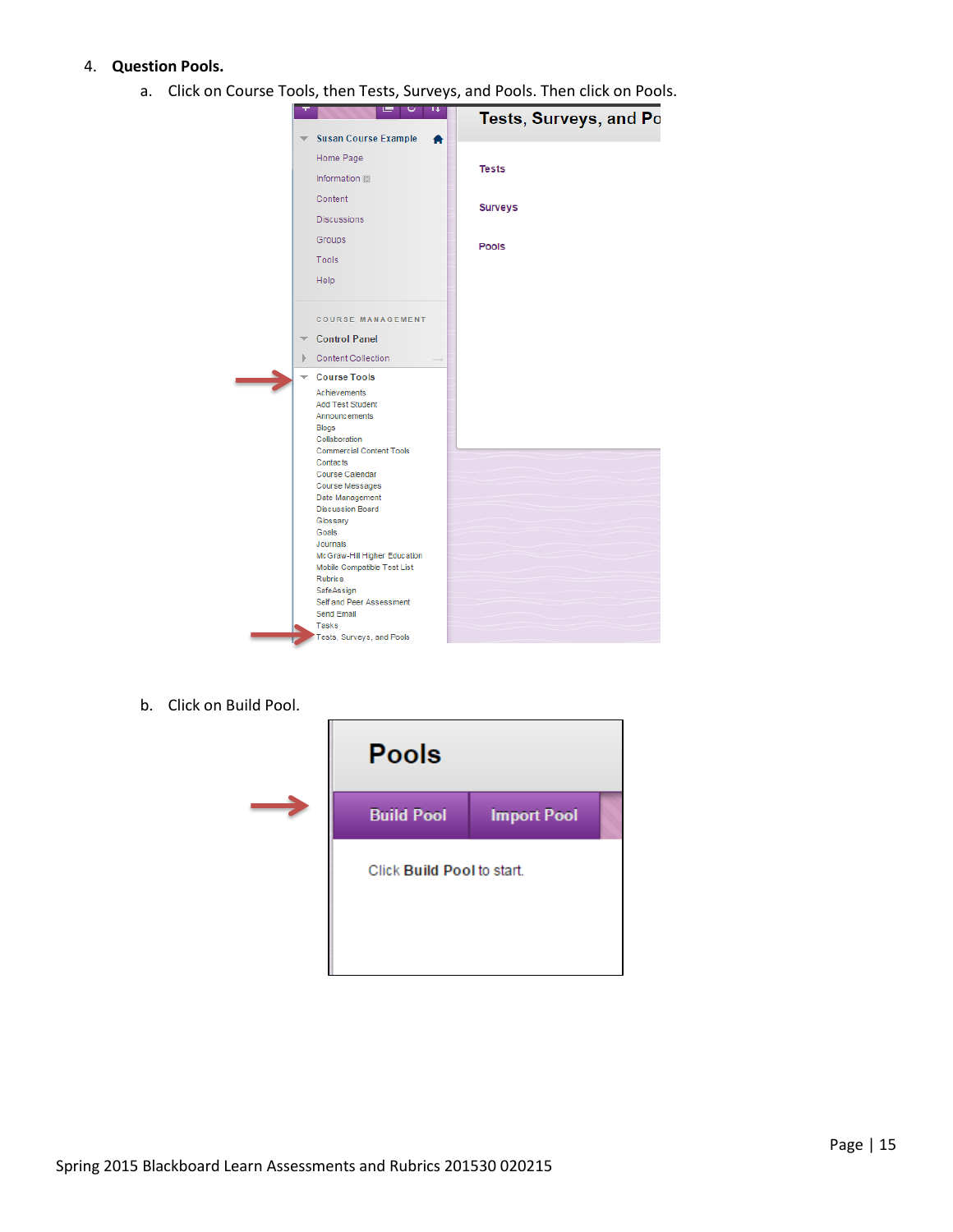c. Name the pool, then click Submit.



d. You can create questions (see Create and Assessment for creating questions). Here well create a pool from previous tests. Click on Find Questions.

| <b>Pool Canvas: Midterm Test Pool ©</b>                                             |                       |                         |                                                       |  |  |  |  |
|-------------------------------------------------------------------------------------|-----------------------|-------------------------|-------------------------------------------------------|--|--|--|--|
| Create Question v                                                                   | <b>Find Questions</b> | <b>Upload Questions</b> |                                                       |  |  |  |  |
| Description<br>Instructions<br><b>Total Questions 0</b><br><b>Total Points</b><br>0 |                       |                         |                                                       |  |  |  |  |
|                                                                                     |                       |                         | This test has no questions!                           |  |  |  |  |
|                                                                                     |                       |                         | Create questions on the fly or add questions from oth |  |  |  |  |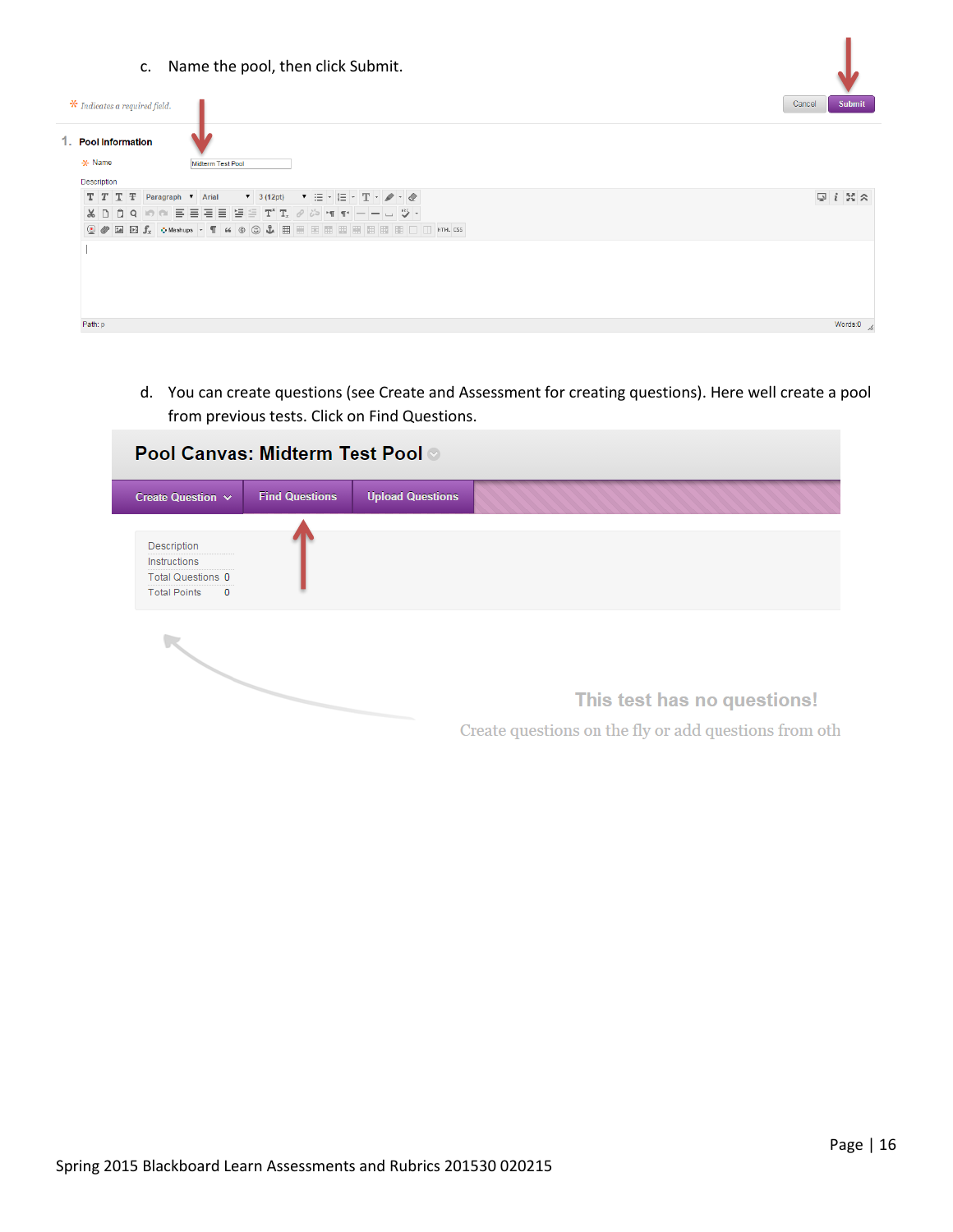e. You can find questions based on previously created tests, by question type, category, topic, level of difficulty, or keywords. Here's well find questions based on previously created tests. Click on Tests.

| <b>Find Questions</b>                                                                                                                                                                                                      |                                                |  |  |  |  |  |
|----------------------------------------------------------------------------------------------------------------------------------------------------------------------------------------------------------------------------|------------------------------------------------|--|--|--|--|--|
| Questions are organized by the Criteria listed on the page. Use the Criteria drop-down lists to search for questions to add to the test. Click Submit to finish. Click<br>Cancel to return to the previous page. More Help |                                                |  |  |  |  |  |
| Go<br>Search current results:                                                                                                                                                                                              | <b>Criteria Summary</b>                        |  |  |  |  |  |
| <b>Browse Criteria</b>                                                                                                                                                                                                     |                                                |  |  |  |  |  |
| Reset to Default<br>$View \times$                                                                                                                                                                                          |                                                |  |  |  |  |  |
| $\blacktriangledown$ Pools                                                                                                                                                                                                 | To find questions, browse and select criteria. |  |  |  |  |  |
| $\hat{\mathbf{v}}$<br>Midterm Test Pool                                                                                                                                                                                    |                                                |  |  |  |  |  |
| $\triangleright$ Tests                                                                                                                                                                                                     |                                                |  |  |  |  |  |
| ▶ Question types                                                                                                                                                                                                           |                                                |  |  |  |  |  |
| $\triangleright$ Categories                                                                                                                                                                                                |                                                |  |  |  |  |  |
| $\triangleright$ Topics                                                                                                                                                                                                    |                                                |  |  |  |  |  |
| Eevels of Difficulty                                                                                                                                                                                                       |                                                |  |  |  |  |  |
| <b>Keywords</b>                                                                                                                                                                                                            |                                                |  |  |  |  |  |
|                                                                                                                                                                                                                            |                                                |  |  |  |  |  |

## f. You'll see all the tests in your course. Click on each test to view the questions. Click on the questions you want to add to your pool, or click at the top to select all the questions from a test. Click Submit.

## **Find Questions**

Questions are organized by the Criteria listed on the page. Use the Criteria drop-down lists to search for questions to add to the test. Click Submit to finish. Click Cancel to return to the previous page. More Help

| <b>Browse Criteria</b>                                                          |                                                                         |                                            |                                                                                             |                              |                      | Displaying 1 to 9 of 9 items |                |
|---------------------------------------------------------------------------------|-------------------------------------------------------------------------|--------------------------------------------|---------------------------------------------------------------------------------------------|------------------------------|----------------------|------------------------------|----------------|
| <b>Reset to Default</b><br>View $\times$                                        |                                                                         | Question Display $\,\mathbb{\mathbb{S}}\,$ |                                                                                             |                              |                      |                              |                |
| $\blacktriangledown$ Pools<br>Midterm Test Pool                                 | $\overline{\mathcal{C}}$<br>$\hat{\div}$                                |                                            | Question Text $\triangle$                                                                   | Question<br>Type             | <b>Points</b>        | Source<br><b>Name</b>        | Source<br>Type |
| $\overline{\phantom{a}}$ Tests                                                  | $\bullet$                                                               | C                                          | 544Q1-002: Homeostasis can be defined as?                                                   | Multiple<br>Choice           | 1                    | PreQuiz in<br><b>Bb</b>      | Test           |
| <b>All Tests</b><br>∩<br>Ann Arbor LEARN Test                                   | $\bullet$<br>$\hat{\overline{\mathbf{v}}}$                              | c                                          | 544Q1-004: A 33 year old school teacher is seen by an OT at evaluation<br>and complains of  | Multiple<br>Choice           | $\blacktriangleleft$ | PreQuiz in Test<br><b>Bb</b> |                |
| Final Exam<br>friday test<br>$\Box$                                             | $\frac{1}{2}$<br>$\sqrt{ }$                                             | C                                          | 544Q1-005: What is an external/extrinsic factor that can cause cell aging<br>and death?     | Multiple<br>Choice           | 1                    | PreQuiz in Test<br>Bb.       |                |
| <b>LEARN Quiz</b><br><b>LEARN Test</b><br>Math quiz                             | $\frac{1}{2}$<br>$\bullet$<br>$\ddot{=}$                                | $\Box$                                     | 544Q1-006: As discussed in class and your readings, please describe<br>client-centered ther | Short Answer <sub>2</sub>    |                      | PreQuiz in Test<br><b>Bb</b> |                |
| Practice Quiz<br>PreQuiz in Bb                                                  | $\frac{1}{\lambda}$<br>$\overline{\bullet}$<br>$\overline{\phantom{a}}$ | $\Box$                                     | 544Q1-009: Drugs were classified into 5 categories or schedules based<br>on:                | Multiple<br>Choice           | $\blacktriangleleft$ | PreQuiz in Test<br><b>Bb</b> |                |
| PT Quiz<br>Quiz <sub>1</sub>                                                    | $\Rightarrow$<br>$\blacksquare$                                         | C                                          | 544Q1-010: Your patient takes a baby aspirin on a daily basis. She is<br>worried that if sh | Multiple<br>Choice           | 1                    | PreQuiz in Test<br>Bb.       |                |
| Quiz for Thursday<br><b>Tess' Winterim Quiz</b><br>$\Box$ Test 1                | $\hat{\div}$<br>$\blacksquare$<br>$\hat{\div}$                          | $\Box$                                     | Angel 001: What is the organelle that contains the cell's DNA?                              | Multiple<br>Choice           | -1                   | PreQuiz in Test<br><b>Bb</b> |                |
| test 2<br><b>Test test</b>                                                      | $\frac{1}{2}$<br>$\boxed{\blacktriangledown}$                           | $\Box$                                     | Angel 008: Alzheimer's disease is a normal part of the aging process.                       | <b>True/False</b>            | -1                   | PreQuiz in Test<br><b>Bb</b> |                |
| Thursday Quiz<br>ttt                                                            | $\Rightarrow$<br>$\blacksquare$                                         | $\Box$                                     | Angel 009: As an OT we are able to treat what populations? More than<br>one answer may be c | Multiple<br>Answer           | 1                    | PreQuiz in Test<br><b>Bb</b> |                |
| <b>Tuesday Test</b><br>Unit 1 Quiz<br>Unit 3 Quiz<br>Unit 4 Quiz<br>Unit 5 Ouiz | $\frac{1}{2}$<br>$\hat{\overline{\mathbf{v}}}$                          |                                            |                                                                                             | Displaying 1 to 9 of 9 items |                      | Show All                     | Edit Paging.   |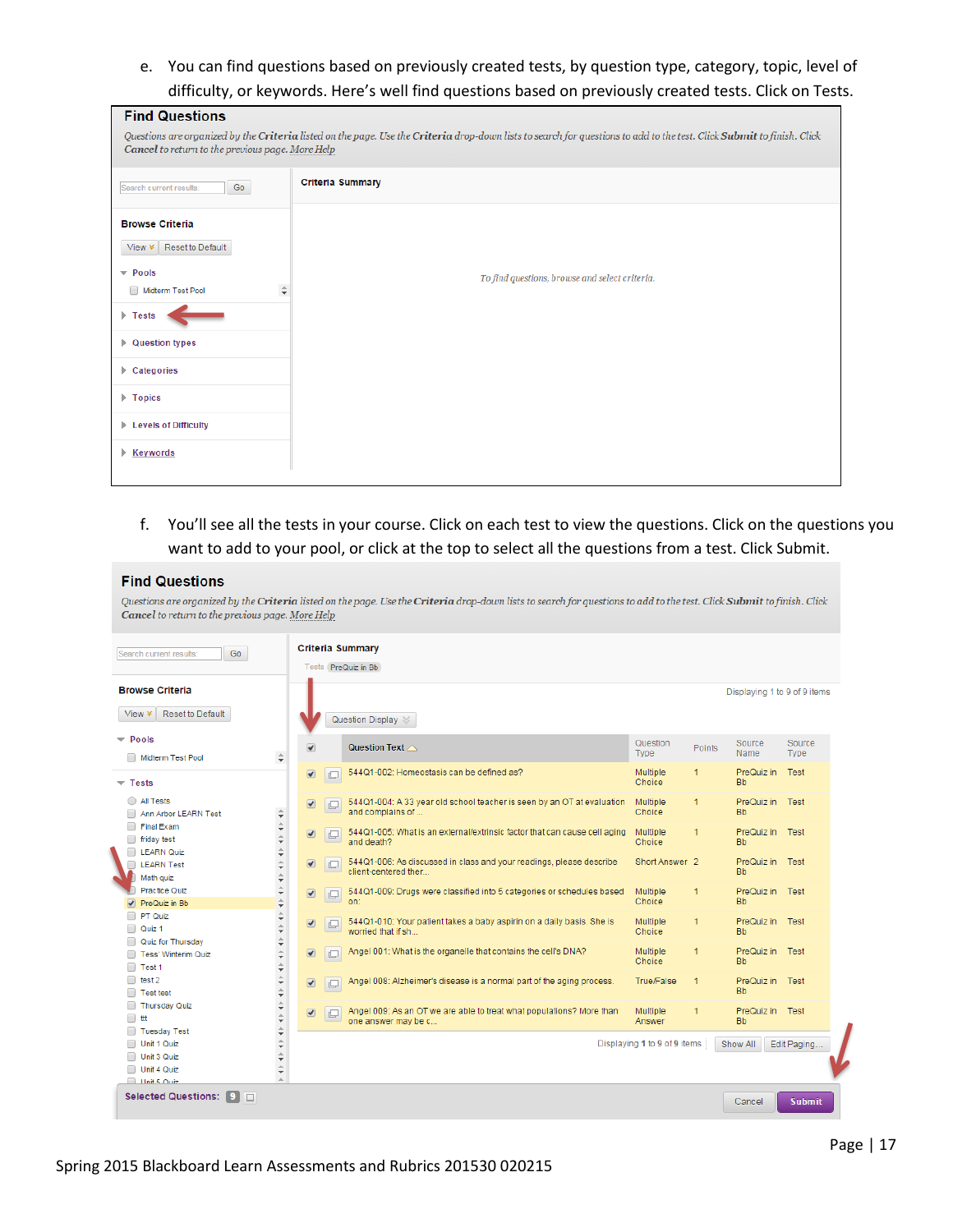g. Continue the previous two steps until you've added all the questions into the pool.

| <b>Pool Canvas: Midterm Test Pool of</b>                                             |                       |                                                                                                              |                        |                 |
|--------------------------------------------------------------------------------------|-----------------------|--------------------------------------------------------------------------------------------------------------|------------------------|-----------------|
| Create Question ~                                                                    | <b>Find Questions</b> | <b>Upload Questions</b>                                                                                      |                        |                 |
| Description<br>Instructions<br><b>Total Questions 9</b><br><b>Total Points</b><br>10 |                       |                                                                                                              |                        |                 |
| Search current results:                                                              | Go                    | <b>Criteria Summary</b>                                                                                      |                        |                 |
| <b>Browse Criteria</b>                                                               |                       | Question types (All Pool Questions                                                                           |                        |                 |
| View * Reset to Default                                                              |                       |                                                                                                              |                        | Displaying 1 to |
| ▶ Question types                                                                     |                       | Points<br>Update<br>Question Display<br>Delete<br>⋼<br>$\Box$<br>Question Text                               | Question Type          | Default Poi     |
|                                                                                      |                       | 544Q1-004: A 33 year old school teacher is seen by an OT at evaluation and complains of<br>$\Box$<br>$\Box$  | <b>Multiple Choice</b> | $\vert$ 1       |
|                                                                                      |                       | 544Q1-002: Homeostasis can be defined as?                                                                    | <b>Multiple Choice</b> |                 |
|                                                                                      |                       | $\qquad \qquad \Box$<br>$\Box$                                                                               |                        | $\boxed{1}$     |
|                                                                                      |                       | 544Q1-005: What is an external/extrinsic factor that can cause cell aging and death?<br>$\Box$               | <b>Multiple Choice</b> | $\boxed{1}$     |
|                                                                                      |                       | 544Q1-006: As discussed in class and your readings, please describe client-centered ther<br>$\Box$<br>$\Box$ | <b>Short Answer</b>    | $\boxed{2}$     |
|                                                                                      |                       | 544Q1-009: Drugs were classified into 5 categories or schedules based on:<br>0<br>$\Box$                     | <b>Multiple Choice</b> | $\boxed{1}$     |
|                                                                                      |                       | 544Q1-010: Your patient takes a baby aspirin on a daily basis. She is worried that if sh<br>$\Box$<br>$\Box$ | <b>Multiple Choice</b> | $\sqrt{1}$      |

h. To add a pool to a test, create an assessment (see the section Create an Assessment if needed).

| <b>Test Information</b>                                                                                                                                                                                                                                                                                                                                                                                                                                                                                                                                                                                                                                                     |                  |
|-----------------------------------------------------------------------------------------------------------------------------------------------------------------------------------------------------------------------------------------------------------------------------------------------------------------------------------------------------------------------------------------------------------------------------------------------------------------------------------------------------------------------------------------------------------------------------------------------------------------------------------------------------------------------------|------------------|
| $\star$ Indicates a required field.                                                                                                                                                                                                                                                                                                                                                                                                                                                                                                                                                                                                                                         | Submit<br>Cancel |
| 1. Test Information<br>* Name<br>Midterm Test<br>Description                                                                                                                                                                                                                                                                                                                                                                                                                                                                                                                                                                                                                |                  |
| ▼ 3(12pt) ▼ 三 マ 三 マ 工 マ ノ マ <i>◇</i><br>$T$ $T$ $T$ $F$ Paragraph $\bullet$ Arial<br>$\textcircled{\textit{2}}\textcolor{red}{\bullet}\textcolor{red}{\blacksquare}\textcolor{red}{\blacksquare}\textcolor{red}{\mathbf{f}_x}\textcolor{red}{\bullet}\textcolor{red}{\textit{Washups}}\textcolor{red}{\hspace{6.8pt}\raisebox{1.4ex}{\hspace{6.8pt}\raisebox{2.4ex}{\textit{Mashups}}}}\textcolor{red}{\cdot}\textcolor{red}{\blacksquare}\textcolor{red}{\mu}\textcolor{red}{\bullet}\textcolor{red}{\odot}\textcolor{red}{\clubsuit}\textcolor{red}{\blacksquare}\textcolor{red}{\blacksquare}\textcolor{red}{\blacksquare}\textcolor{red}{\blacksquare}\textcolor{red}{$ | $Q_i$ $N \times$ |
|                                                                                                                                                                                                                                                                                                                                                                                                                                                                                                                                                                                                                                                                             |                  |

i. Click on Reuse Question, then Create Random Block.

| <b>Susan Course Example</b><br>Home Page                                                                                                                                                                                                                                      | Test Canvas: Midterm Test                                  |                                                          |                         |                                                                |  |
|-------------------------------------------------------------------------------------------------------------------------------------------------------------------------------------------------------------------------------------------------------------------------------|------------------------------------------------------------|----------------------------------------------------------|-------------------------|----------------------------------------------------------------|--|
| Information ##                                                                                                                                                                                                                                                                | Create Question v                                          | Reuse Question v                                         | <b>Upload Questions</b> |                                                                |  |
| Content                                                                                                                                                                                                                                                                       |                                                            |                                                          |                         |                                                                |  |
| <b>Discussions</b>                                                                                                                                                                                                                                                            | Description                                                | <b>Create Question Set</b><br><b>Create Random Block</b> |                         |                                                                |  |
| Groups                                                                                                                                                                                                                                                                        | Instructions                                               | <b>Find Questions</b>                                    |                         |                                                                |  |
| Tools                                                                                                                                                                                                                                                                         | Total Questions 0<br><b>Total Points</b><br>$\overline{0}$ |                                                          |                         |                                                                |  |
| Help                                                                                                                                                                                                                                                                          |                                                            |                                                          |                         |                                                                |  |
| <b>COURSE MANAGEMENT</b><br><b>Control Panel</b><br>$\overline{\phantom{0}}$<br>Content Collection                                                                                                                                                                            |                                                            |                                                          |                         | This test has no questions!                                    |  |
| Course Tools<br>Achievements<br>Add Test Student<br>Announcements<br><b>Blogs</b><br>Collaboration<br><b>Commercial Content Tools</b><br>Contacts<br>Course Calendar<br>Course Messages<br>Date Management<br><b>Discussion Board</b><br>Glossary<br>Goals<br><b>Journals</b> |                                                            |                                                          |                         | Create questions on the fly or add questions from other resour |  |